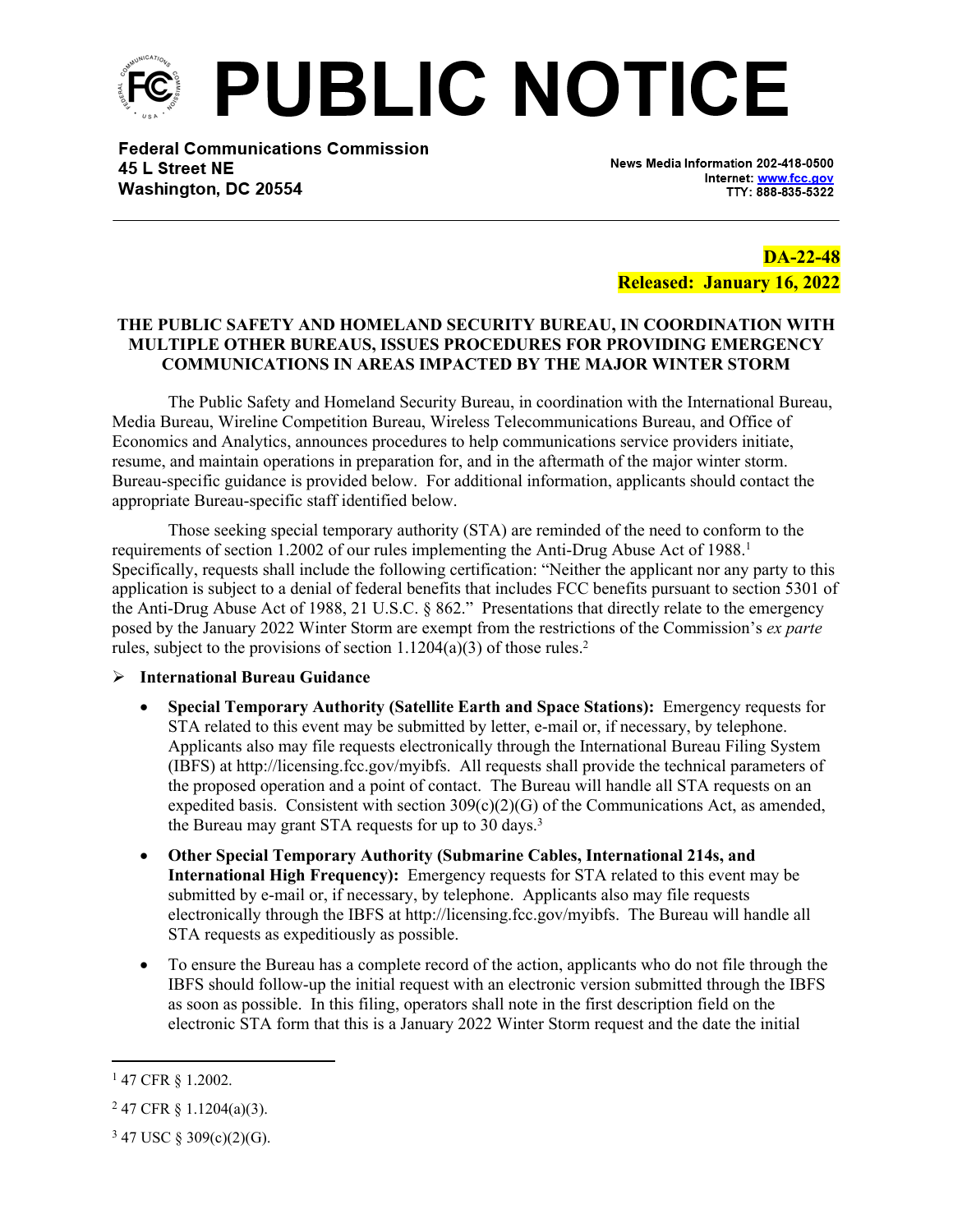request was granted.

- **International Bureau Contacts During Business Hours:** 
	- **Satellite Space Stations and Earth Stations**:
		- Kerry Murray, 202-418-0734, Kerry.Murray@fcc.gov
		- Kathyrn Medley, 202-418-1211, Kathyrn.Medley@fcc.gov
		- Merissa Velez, 202-418-0751, Merissa.Velez@fcc.gov
		- Karl Kensinger, 202-418-0773, Karl Kensinger@fcc.gov
	- **Submarine Cables and International 214s**:
		- Denise Coca, 202-418-0574, Denise.Coca@fcc.gov
		- Francis Gutierrez, 202-418-7370, Francis.Gutierrez@fcc.gov
		- Kimberly Cook, 202-418-7532, Kimberly.Cook@fcc.gov
		- David Krech, 202-418-7443, David.Krech@fcc.gov
	- **International High Frequency**:
		- James McLuckie, 202-418-2149, James.McLuckie@fcc.gov
		- Shahnaz Ghavami, 202-418-0740, Shahnaz.Ghavami@fcc.gov
- **International Bureau Contacts During Non-Business Hours:**
	- FCC Operations Center, 202-418-1122, FCCOPS@fcc.gov

## **Media Bureau Guidance**

- **Special Temporary Authority:** Emergency requests for STA prompted by the effects of the January 2022 Winter Storm and filed pursuant to section 73.1635 of the Commission's rules<sup>4</sup> may be submitted by informal letter or email or, if necessary, by telephone. Licensees of radio stations may file requests electronically through the Consolidated Database System (CDBS), and licensees of TV stations may file requests electronically through the Licensing Management System (LMS). All requests shall provide the technical parameters of the proposed operation and a point of contact. These requests will be handled as expeditiously as possible. To file STA requests via email or fax, or to receive an oral STA during regular business hours, licensees may contact the following personnel:
- **Media Bureau Contacts During Business Hours:**
	- **Part 73 (Radio Broadcast Services) Subparts A-H; J (as applicable):**
		- For Television Services, Barbara Kreisman, 202-418-1605, Barbara.Kreisman@fcc.gov
		- For FM Radio Services, Dale Bickel, 202-418-2706, Dale.Bickel@fcc.gov
		- For AM Radio Services, Jerome Manarchuck, 202-418-7226, Jerome.Manarchuck@fcc.gov
	- **Part 76 (Multichannel Video and Cable Television Service):** 
		- Sean Mirzadegan, 202-418-7111, Sean.Mirzadegan@fcc.gov
	- **Part 78 (Cable Television Relay Service):**

<sup>4</sup> 47 CFR § 73.1365.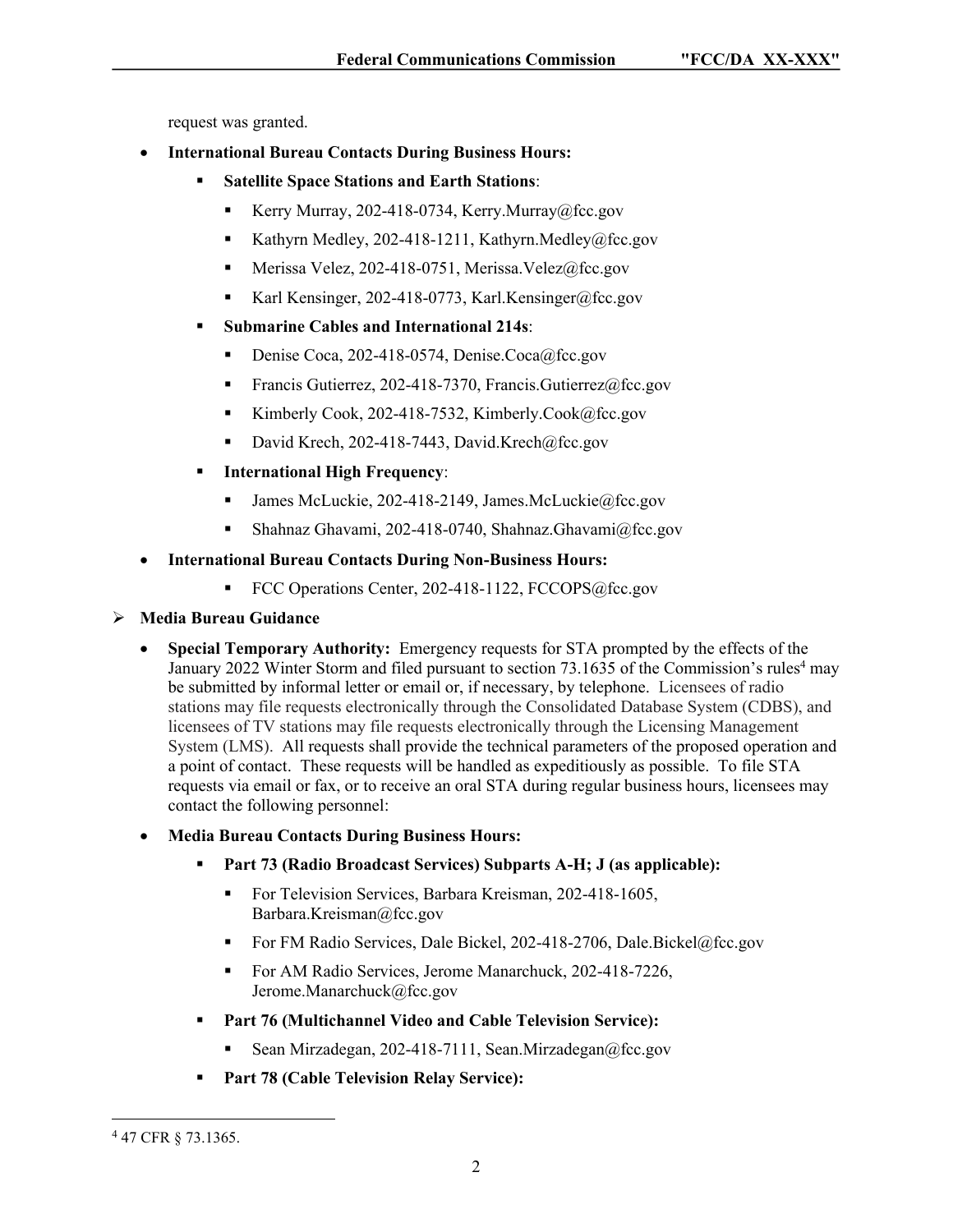**Jeffrey Neumann, 202-418-2046, Jeffrey.Neumann** $@$ fcc.gov

# **Media Bureau Contact During Non-Business Hours:**

- FCC Operations Center, 202-418-1122, FCCOPS@fcc.gov
- Licensees are reminded that the Commission's rules address operations during periods of emergency for licensees authorized under each of the rule parts for Broadcast Television Services, Broadcast Radio Services, and Multichannel Video and Cable Services. These servicespecific rules allow licensees to provide emergency communications during a period of emergency in a manner or configuration not specified in the station authorization or in the rules governing such stations.<sup>5</sup>

## **Office of Economics and Analytics Guidance**

- **Auctions:** For information about upcoming and ongoing auctions, please contact the following:
	- Auctions Hotline, 202-418-0660

# **Public Safety and Homeland Security Bureau Guidance**

- **Special Temporary Authority:** Emergency requests for STA prompted by the effects of the January 2022 Winter Storm filed pursuant to Section 1.931 of the Commission's rules may be submitted by email or, if necessary, by telephone. Licensees may file requests electronically through the Universal Licensing System (ULS). All requests shall provide the technical parameters of the proposed operation and a point of contact. These requests will be handled as expeditiously as possible. To file STA requests via email or to receive an oral STA during regular business hours, licensees may contact the following personnel: After business hours, contact the FCC Operations Center, below.
- **Public Safety and Homeland Security Bureau Contacts During Business Hours:**
	- **Parts 90 (Public Safety only) and 101 (Public Safety only):** 
		- Tracy Simmons, 717-338-2657 or 202-391-2363, Tracy. Simmons  $@$  fcc.gov
		- Troy Sieg,  $717-338-2567$ , Troy.Sieg@fcc.gov
- **Public Safety and Homeland Security Bureau Contact During Non-Business Hours:**
	- FCC Operations Center, 202-418-1122, FCCOPS@fcc.gov
- **Wireline Competition Bureau Guidance**
	- **Special Temporary Authority:** Emergency requests for relief, including STA, prompted by the effects of the January 2022 Winter Storm may be submitted by email or, if necessary, by telephone. Providers may file requests electronically through the Electronic Comment Filing System (ECFS) but should also provide copies of any submissions simultaneously via email to the appropriate FCC staff identified below. Requests shall include supporting details concerning the relief requested, including any technical parameters and contact information.
	- **Wireline Competition Bureau Contacts During Business Hours:**
		- **Emergency Requests Pertaining to Discontinuance Under Section 214 of the Communications Act, or to Network Change Notification Requirements:**
			- Rodney McDonald, 202-418-7513, Rodney.McDonald@fcc.gov
		- **Emergency Requests Pertaining to Transfer of Control Under Section 214 of the**

<sup>5</sup> 47 CFR §§ 73.1250, 73.1680, 73.3542.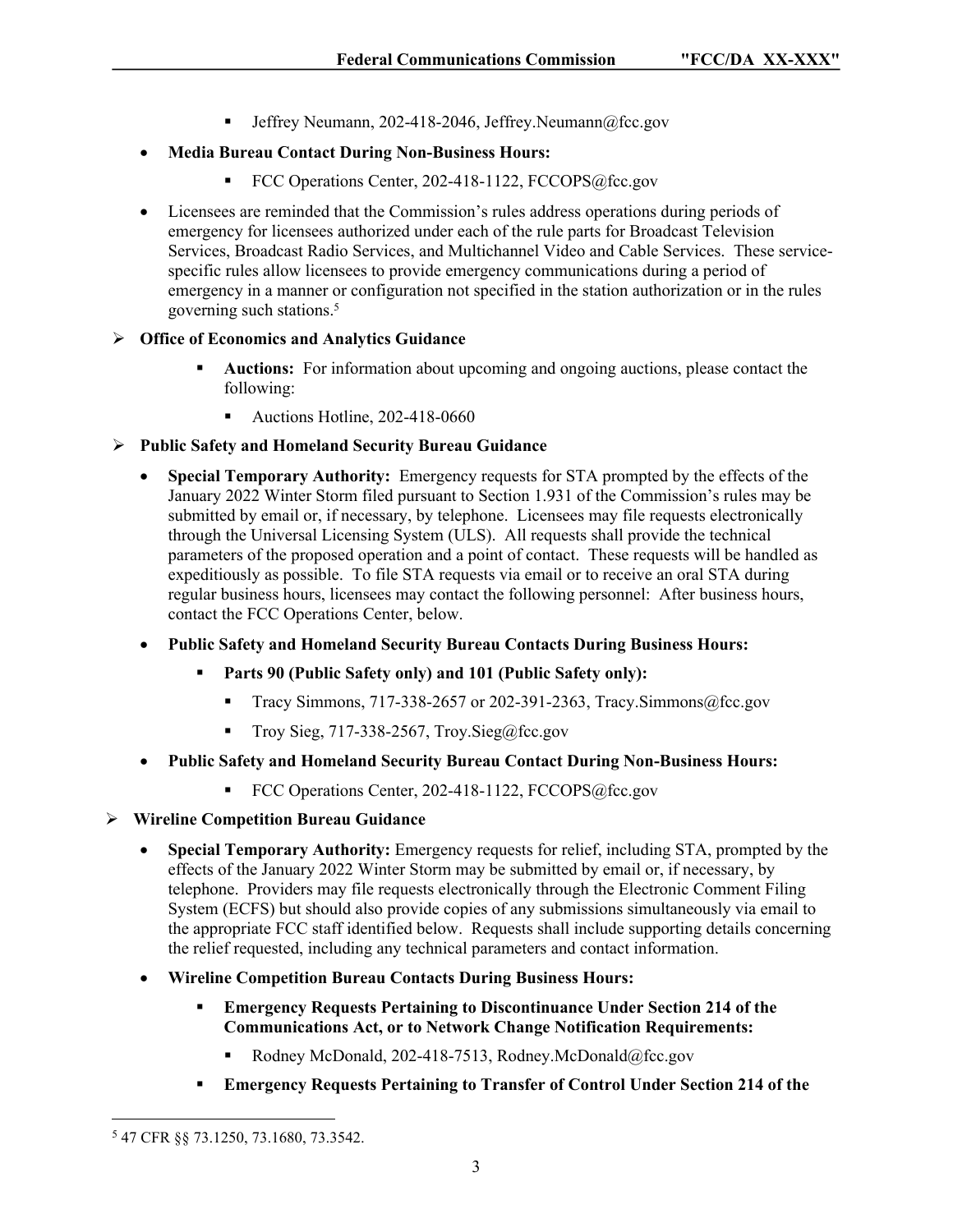**Communications Act:**

- Jodie May, 202-418-0913, Jodie.May@fcc.gov
- **Emergency Requests Pertaining to Numbering Resources:** 
	- Michelle Sclater, 202-418-0388, Michelle.Sclater@fcc.gov
- **All Other Wireline Provider Requests:** 
	- FCC Operations Center, 202-418-1122, FCCOPS@fcc.gov
- **Wireline Bureau Contact During Non-Business Hours:**
	- FCC Operations Center, 202-418-1122, FCCOPS@fcc.gov

### **Wireless Telecommunications Bureau Guidance**

- **Special Temporary Authority:** Emergency requests for STA prompted by the effects of the January 2022 Winter Storm and filed pursuant to section 1.931 of the Commission's rules may be submitted by informal letter or email or, if necessary, by telephone. Licensees may file requests electronically through the Universal Licensing System (ULS). All requests shall provide the technical parameters of the proposed operation and a point of contact. These requests will be handled as expeditiously as possible. To file STA requests via email or fax, or to receive an oral STA during regular business hours, licensees may contact the following personnel:
- **Wireless Telecommunications Bureau Contacts During Business Hours:**
	- **Parts 22, 24, and 27 (excluding the Broadband Radio Service and Educational Broadband Service):** 
		- Joshua Smith,  $717-338-2502$ , fax  $717-338-2698$ , Joshua.Smith@fcc.gov
	- **Parts 27 (Broadband Radio Service and Educational Broadband Service only), 74, and 101 (excluding Public Safety):** 
		- Paul Malmud, 202-418-0006, Paul.Malmud@fcc.gov
	- **Parts 80, 87, 90 (excluding Public Safety), 95, and 97:** 
		- Joshua Smith, 717-338-2502, fax 717-338-2698, Joshua.Smith@fcc.gov
	- **Parts 90 (Public Safety only) and 101 (Public Safety only):** 
		- Tracy Simmons,  $717-338-2657$  or 202-391-2363, Tracy. Simmons  $@$  fcc.gov
		- Troy Sieg,  $717-338-2567$ , Troy.Sieg@fcc.gov
- **Wireless Telecommunications Bureau Contact During Non-Business Hours:**
	- FCC Operations Center, 202-418-1122, FCCOPS@fcc.gov
- Licensees are reminded that sections 22.307, 90.407, and 101.205 of the Commission's rules address operation during periods of emergency for licensees authorized under these rule parts. These rules allow licensees to provide emergency communications during a period of emergency in a manner or configuration not specified in the station authorization or in the rules governing such stations.

In addition, during evening hours, weekends, and holidays, licensees needing FCC emergency assistance or STA requests can call the FCC's Operations Center, which is open 24 hours a day, 7 days a week, at 202-418-1122 or by email at FCCOPS@fcc.gov. To request materials in accessible formats for people with disabilities (Braille, large print, electronic files, audio format), send an e-mail to FCC504@fcc.gov or call the Consumer and Governmental Affairs Bureau at 202-418-0530 (voice).

Questions and information requests may be directed to the Commission's main telephone numbers: